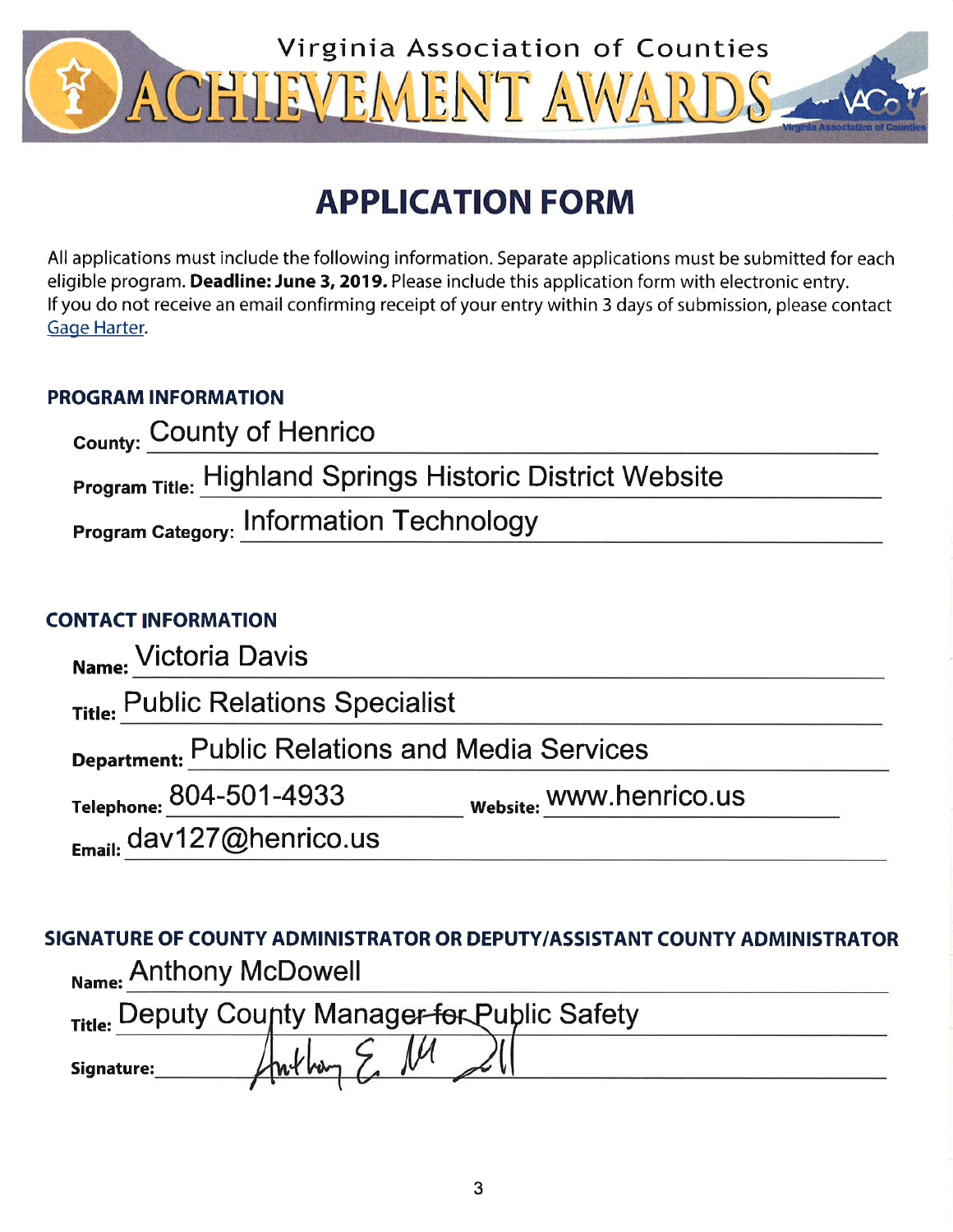#### **Executive Summary**

In May 2018, the Secretary of the Interior approved the inclusion of the Highland Springs community in Henrico County for listing in the National Register of Historic Places. The establishment of the Highland Springs Historic District is intended to provide a tool to facilitate investment in both commercial and residential properties in a community that had been targeted for revitalization. Several other strategies have also been put in place for this purpose.

To help facilitate information sharing with residents, businesses, property owners, and the general public, a new interactive website [\(http://historichighlandsprings.com/\)](http://historichighlandsprings.com/) was created to provide easy access to information about the district and, more significantly, individual properties in the district. A key element of the website is a map identifying contributing and noncontributing historic resources in the Highland Springs district. The user can click on any of the 1,300 properties and access the architectural survey form for the property along with high resolution photographs.

All of this was done in order to make it easier for potential users of state and federal historic tax credits to access information and learn about the benefits of the designation and the process for accessing these benefits which should ultimately stimulate investment and revitalization in the community*.*

## **Problem/Challenge/Situation**

In 2013, Henrico County began looking at strategies for revitalizing the commercial corridor and surrounding residential areas of Highland Springs in eastern Henrico County. The community is characterized by 1940s and 1950s era commercial buildings, many of which are underutilized or have had minimal, if any, improvements over the years. The commercial corridor is within the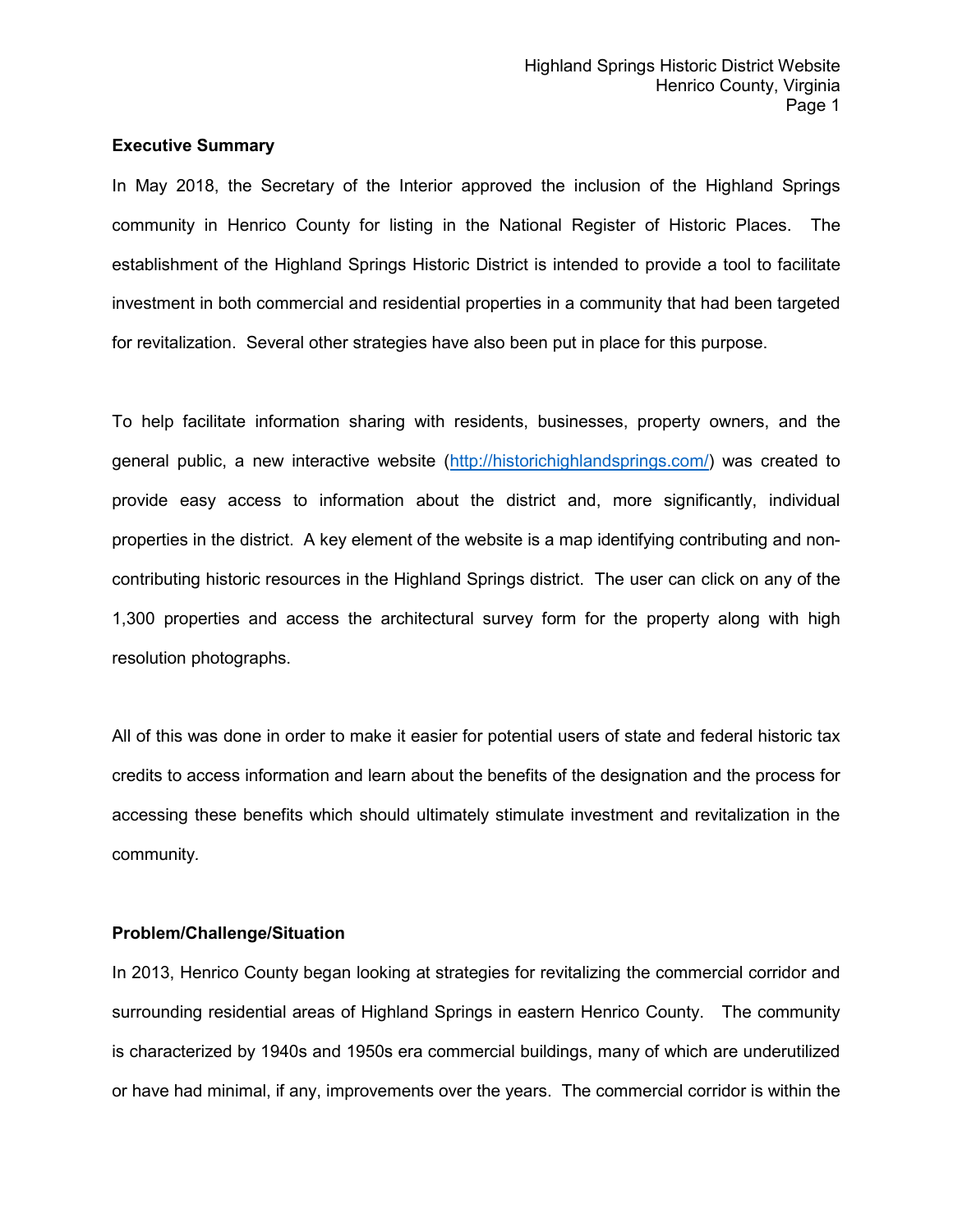County's Enterprise Zone and financial incentives were already in place to stimulate investment in commercial properties. The incentives were not being taken advantage of at a high rate so County staff was seeking additional tools to help facilitate private investment in the commercial corridor. This effort was quickly expanded to include the surrounding residential community that was characterized by a majority of residential structures over 50 years old, high vacancy rates, and a single-family owner occupancy rate close to 50%.

The process of creating the historic district resulted in photographs and survey forms for each of the 1,300 resources within the district. This information, particularly the architectural description from the survey forms, will be of use to any property owner or potential investor who may seek federal or state historic tax credits to offset rehabilitation costs on eligible properties. In addition to the federal tax credit of 20%, the Commonwealth of Virginia offers an additional 25% credit. A potential 45% tax credit has proven throughout the state to be an effective incentive to generate investment and spur the adaptive reuse of historic properties. Henrico saw a need to easily provide this information to interested investors and property owners as well as those with an interest in local history.

The primary objective for the website was to provide a user-friendly way for property owners and potential investors to understand the significance of the National Register designation, provide information about benefits available to property owners, and to determine if a property they were interested in would be eligible for the benefits provided by the designation. If not for the easy look-up feature of this website, users would have to navigate a convoluted series of state-run databases or state agency archives to determine the extent of the district, if their property was eligible, or to access architectural survey information about their property.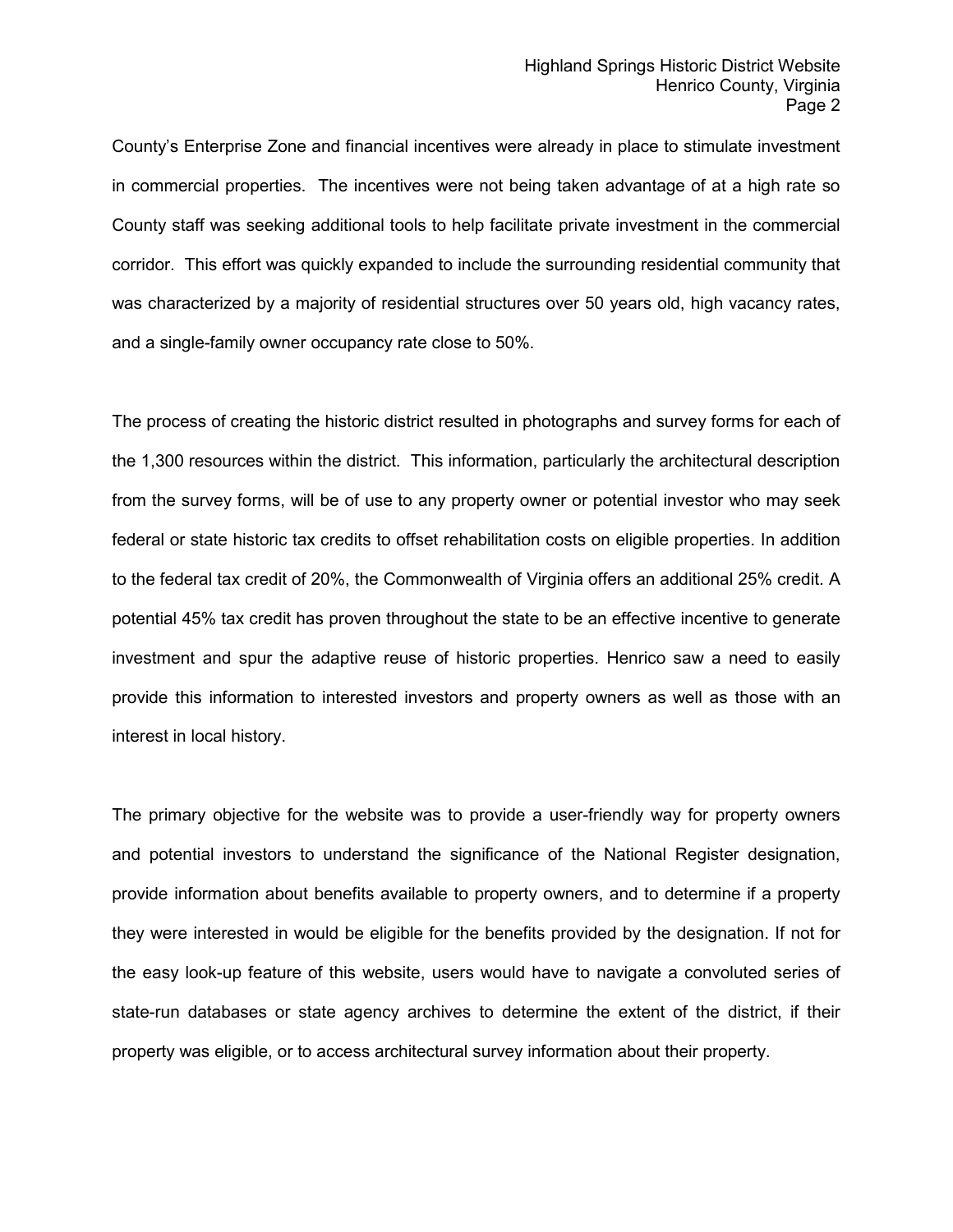Secondary objectives were to help promote the district and Highland Springs community by providing some basic history of the area and to help generate pride in the community to ultimately inspire property owners to further invest and improve the buildings and community.

The website is also a means to provide information on other financial incentives for the area including the County's real estate tax abatement program and the state and local Enterprise Zone grants and incentives.

For both County staff and State Department of Historic Resources (DHR) staff, as well as researchers and consultants, information is consolidated in a very simple format that easily enables documents to be printed or exported. As far as County staff were able to determine, no other district in the state or likely the country has this extent of material this easily accessible.

This project involved coordination not only between multiple County agencies but also with the Virginia Department of Historic Resources to provide easy access to information for residents, property owners, and potential developers. Providing information freely via the internet is part of the County's efforts to encourage community and economic development in a community that has seen disinvestment, underutilization of commercial properties, and low owner-occupancy rates over the last several decades. What began as a streetcar corridor with a "main street" type commercial area evolved over time to an area with a preponderance of buildings with uses unrelated to their original purpose. The designation as National and State historic districts, with the corresponding availability of investment tax credits, capitalizes upon the architectural and historic character of the community and enables investment in these buildings for more modern uses that would otherwise not have been financially feasible. The information provided at the [http://historichighlandsprings.com](http://historichighlandsprings.com/) website is intended to help facilitate this type of investment.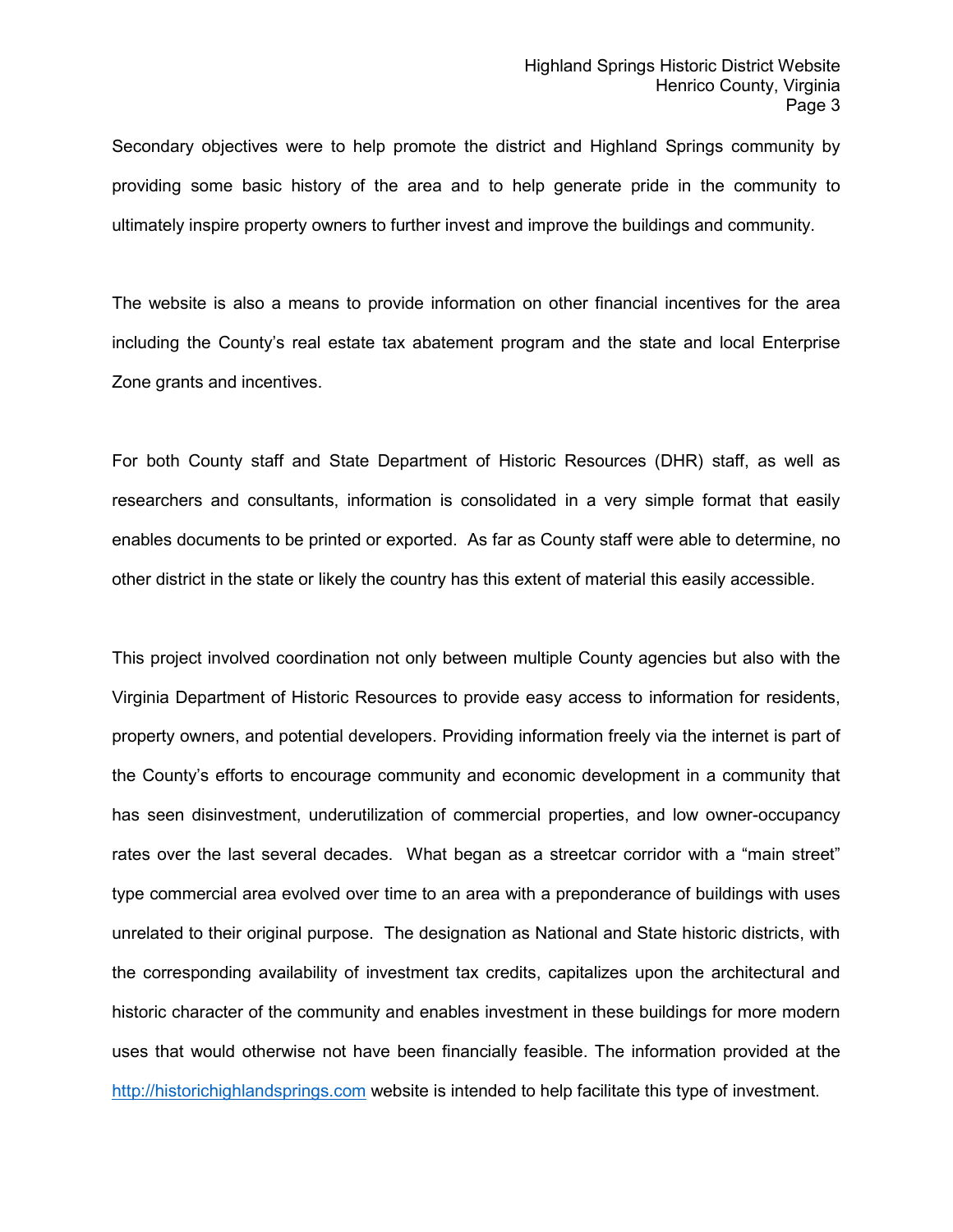## **How the Program Was Carried Out**

After approval of the district by the Virginia Historic Review Board in December 2017, County staff began conceptualizing a website that would be ready when the district was listed in the National Register, which occurred in May 2018. During that time, a domain name [\(http://historichighlandsprings.com\)](http://historichighlandsprings.com/) was purchased and standardization of data formats for linked documents was completed. The clean-up of the data was necessary as survey forms, photographs, and site plans were prepared by three different consultants and packaged differently as data were submitted to the State.

The Historic Highland Springs website was built on the WordPress platform. The site provides the platform for downloadable reports, historical content, and an interactive map that provides access to property specific information. Building the interactive map was the most time consuming and technically challenging portion of the website. The GIS Office in the County's Information Technology Department built a Web Mapping Application in ArcGIS Online. This application relies on a custom Web map which consumes hosted map services and is stored online in "the cloud". Numerous back end application configurations were performed to enhance the aesthetic and functionality of the application. The base data for the map includes the site plans and architectural surveys for approximately 1,300 parcels and over 3,500 high resolution color photographs which required a complex organizational structure to allow for varying number of attachments. Specialized Arcade scripts were written to parse out relevant property specific information when necessary. Several iterations were performed and reviewed to ensure the site is user friendly for non-technical users. Lastly, the branding of the application was matched to the project website. The website is viewable on mobile devices as well as all major operating systems and browsers.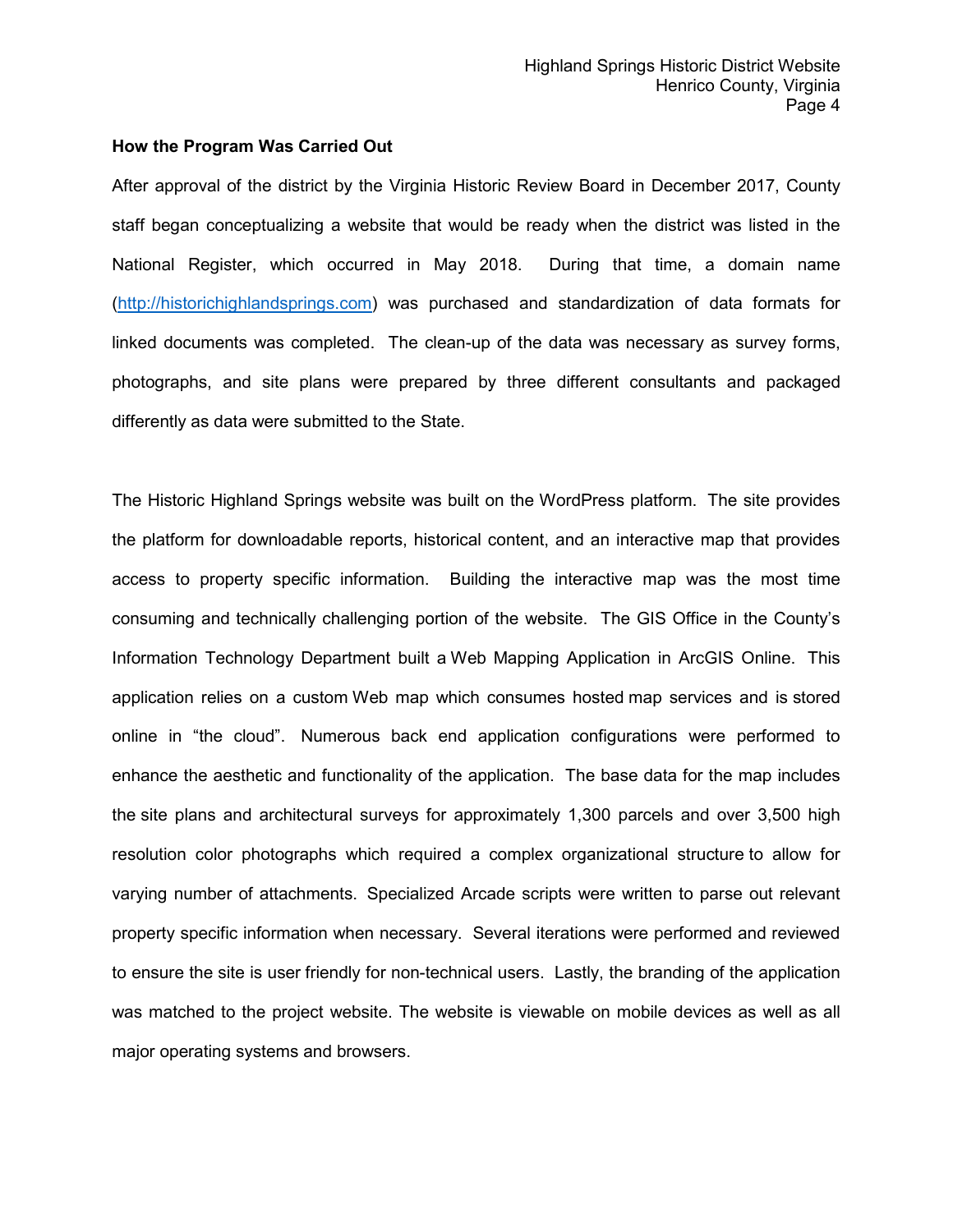Several County agencies were key partners in this effort: The Information Technology Department created the interactive map and acquired the domain name. The Planning Department coordinated the overall design and build of the website. The County's Department of Public Relations and Media Services provided additional video and photographs, and with the County's Division of Recreation and Parks, assisted with the development of a brochure for the website and district. The Virginia Department of Historic Resources provided a review of some of the website content and helped publicize it through their mailing.

While it is never precisely clear who accesses the website, the expectation is that anyone with an interest in Highland Springs, historic preservation, the history of Henrico County, and more importantly anyone in a position to invest and help improve Highland Springs and benefit from the National Register designation will find the website useful.

## **Financing and Staffing**

This program was low cost. There were low direct costs for registering the domain name and for purchasing the website template. The website was built by Henrico staff through collaboration between the departments of Community Revitalization, Planning, and Information Technology. Henrico Public Relations and Media Services assisted with developing a logo for the district and provided images and other marketing materials.

The Department of Community Revitalization spent approximately \$500 to print brochures to promote the district and website. These brochures were mailed to property owners within the district by the Virginia Department of Historic Resources; that agency incurred the mailing costs for sending brochures to over 1,000 property owners.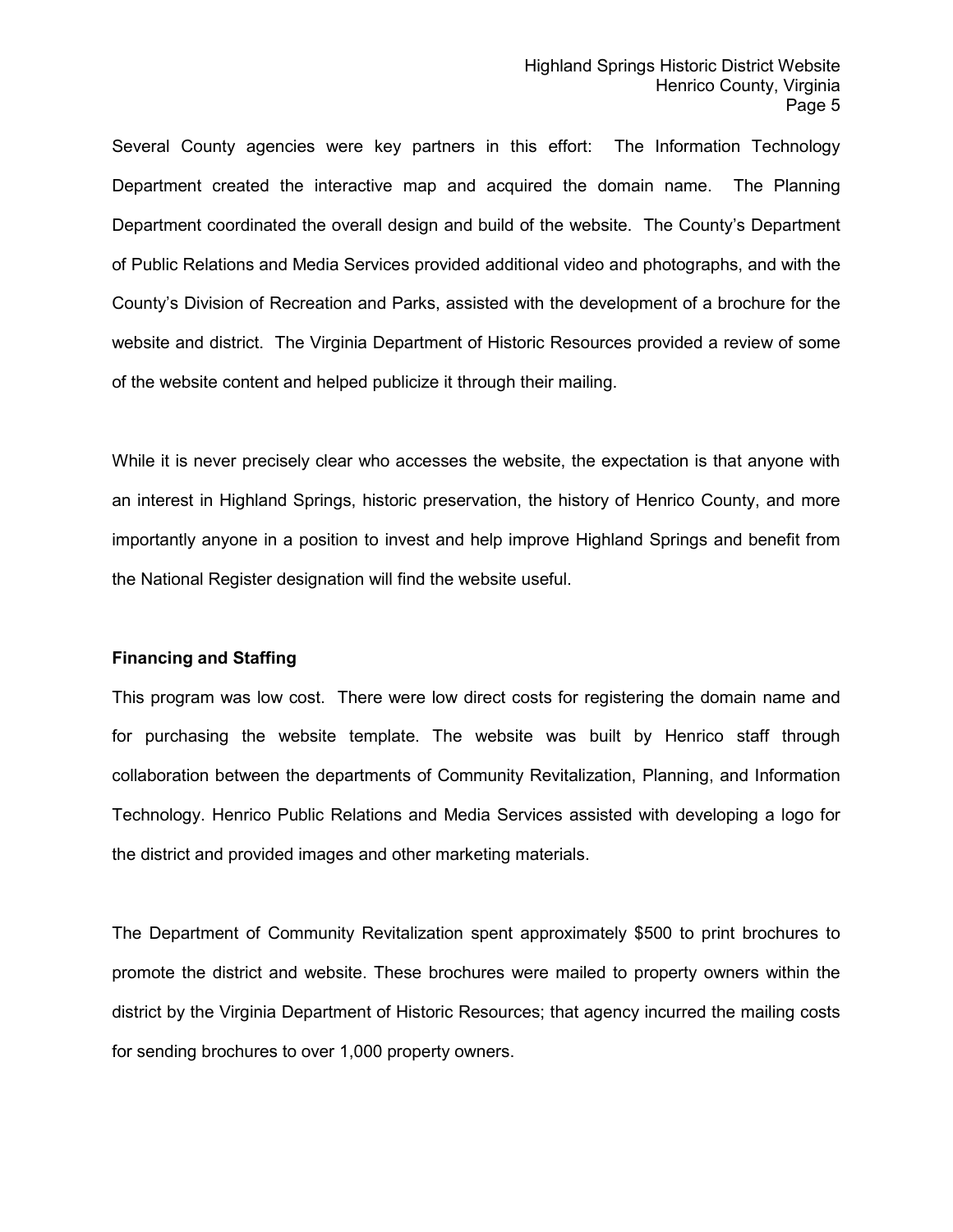The only ongoing costs will be for the continued registration of the domain name.

#### **Program Results**

Since September 2018 when the website went live, traffic to the site has been increasing. For this type of program it is difficult to track and measure specific outcomes, but we expect to start seeing an increase in the use of tax credits for revitalization of historic structures in this district over the next few years. The main objective of this program is to provide information to the public. Because it is providing specific information to a specific geographic area we know that the impact may be small, but anticipated usage of the site more than justifies our investment in the project. We do not anticipate any changes to the district in the foreseeable future and therefore any adjustments to the website would be very minor, will be undertaken in house, and have no direct costs.

We will monitor the use of tax credits in this district and whether this approach can be used in other areas of the County to stimulate investment in other older communities.

After the brochure about the district and website was mailed out, Henrico and the Virginia Department of Historic Resources received many phone calls from property owners with interest in the tax credit process, indicating that there is desire to undertake rehabilitation.

## **Brief Summary** (3-4 paragraphs)

The Historic Highland Springs website is an innovative way to provide information to residents, property owners, and potential investors. Detailed survey information and photographs about properties within the historic district is available for free and at all hours to interested users, without the need to visit state archives. Providing the information in this easy to use manner will